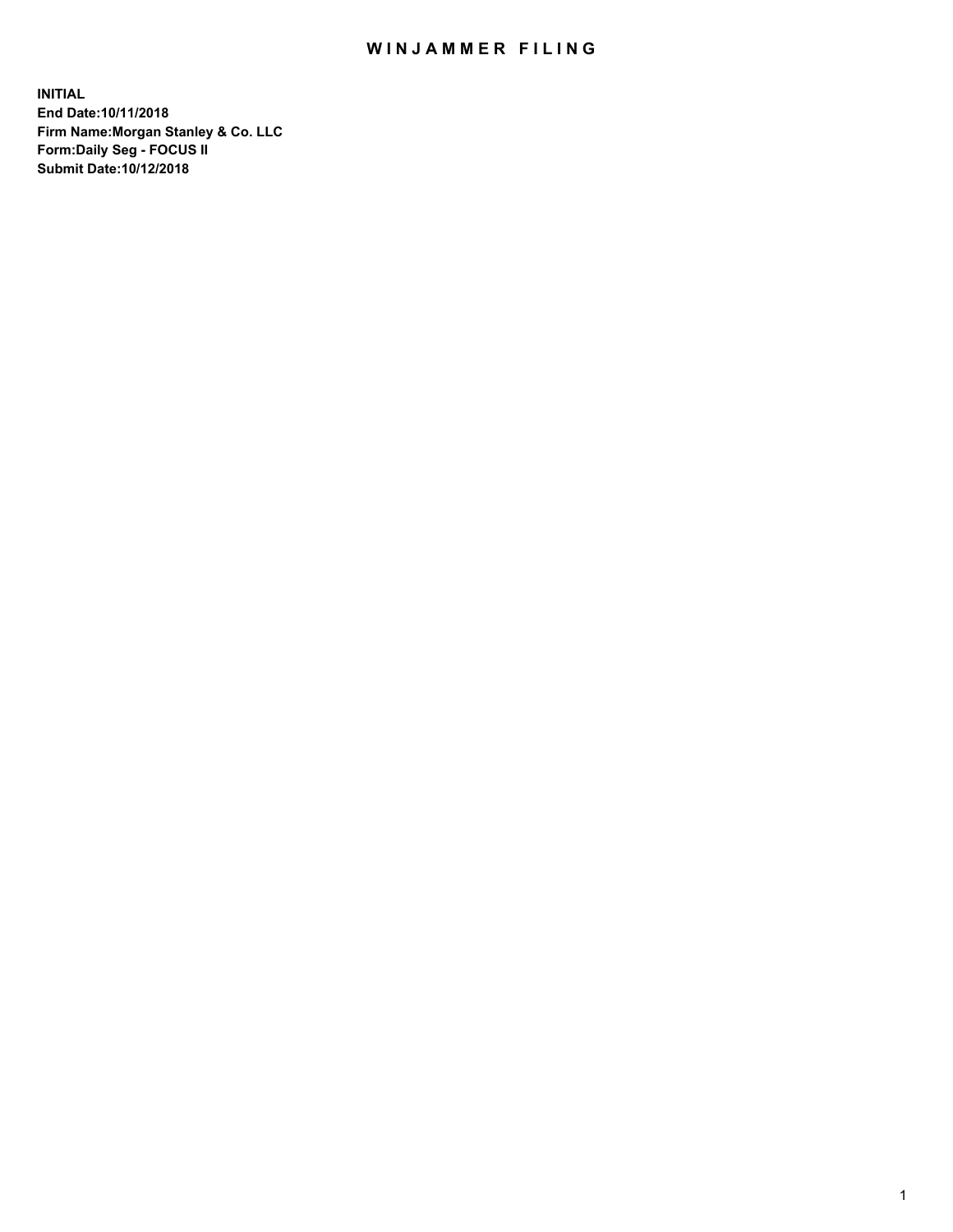**INITIAL End Date:10/11/2018 Firm Name:Morgan Stanley & Co. LLC Form:Daily Seg - FOCUS II Submit Date:10/12/2018 Daily Segregation - Cover Page**

| Name of Company                                                                   | Morgan Stanley & Co. LLC     |
|-----------------------------------------------------------------------------------|------------------------------|
| <b>Contact Name</b>                                                               | <b>Ikram Shah</b>            |
| <b>Contact Phone Number</b>                                                       | 212-276-0963                 |
| <b>Contact Email Address</b>                                                      | Ikram.shah@morganstanley.com |
| FCM's Customer Segregated Funds Residual Interest Target (choose one):            |                              |
| a. Minimum dollar amount: ; or                                                    | 280,000,000                  |
| b. Minimum percentage of customer segregated funds required:% ; or                | <u>0</u>                     |
| c. Dollar amount range between: and; or                                           | <u>00</u>                    |
| d. Percentage range of customer segregated funds required between:% and%.         | 0 <sub>0</sub>               |
| FCM's Customer Secured Amount Funds Residual Interest Target (choose one):        |                              |
| a. Minimum dollar amount: ; or                                                    | 140,000,000                  |
| b. Minimum percentage of customer secured funds required:%; or                    | <u>0</u>                     |
| c. Dollar amount range between: and; or                                           | <u>00</u>                    |
| d. Percentage range of customer secured funds required between:% and%.            | 00                           |
| FCM's Cleared Swaps Customer Collateral Residual Interest Target (choose one):    |                              |
| a. Minimum dollar amount: ; or                                                    | 92,000,000                   |
| b. Minimum percentage of cleared swaps customer collateral required:% ; or        | <u>0</u>                     |
| c. Dollar amount range between: and; or                                           | 0 Q                          |
| d. Percentage range of cleared swaps customer collateral required between:% and%. | 00                           |

Attach supporting documents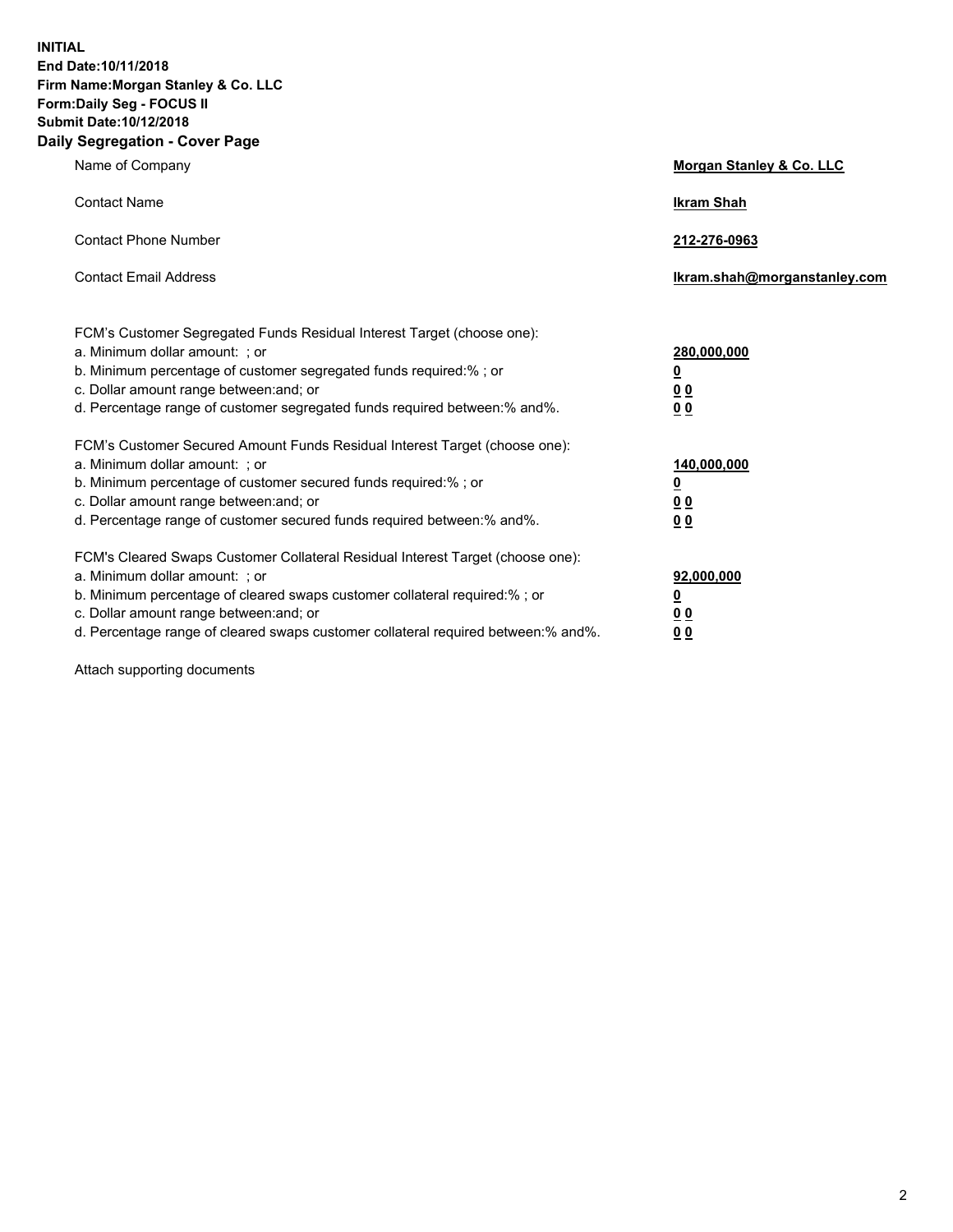## **INITIAL End Date:10/11/2018 Firm Name:Morgan Stanley & Co. LLC Form:Daily Seg - FOCUS II Submit Date:10/12/2018**

**Daily Segregation - Secured Amounts** Foreign Futures and Foreign Options Secured Amounts Amount required to be set aside pursuant to law, rule or regulation of a foreign government or a rule of a self-regulatory organization authorized thereunder 1. Net ledger balance - Foreign Futures and Foreign Option Trading - All Customers A. Cash **2,765,769,485** [7315] B. Securities (at market) **2,176,644,078** [7317] 2. Net unrealized profit (loss) in open futures contracts traded on a foreign board of trade **-259,968,852** [7325] 3. Exchange traded options a. Market value of open option contracts purchased on a foreign board of trade **19,350,275** [7335] b. Market value of open contracts granted (sold) on a foreign board of trade **-22,574,517** [7337] 4. Net equity (deficit) (add lines 1. 2. and 3.) **4,679,220,469** [7345] 5. Account liquidating to a deficit and account with a debit balances - gross amount **522,370,768** [7351] Less: amount offset by customer owned securities **-516,084,080** [7352] **6,286,688** 6. Amount required to be set aside as the secured amount - Net Liquidating Equity Method (add lines 4 and 5) 7. Greater of amount required to be set aside pursuant to foreign jurisdiction (above) or line 6. FUNDS DEPOSITED IN SEPARATE REGULATION 30.7 ACCOUNTS 1. Cash in banks A. Banks located in the United States **498,071,429** [7500] B. Other banks qualified under Regulation 30.7 **770,511,610** [7520] **1,268,583,039** 2. Securities A. In safekeeping with banks located in the United States **55,151,981** [7540] B. In safekeeping with other banks qualified under Regulation 30.7 **0** [7560] **55,151,981** [7570] 3. Equities with registered futures commission merchants A. Cash **8,159,191** [7580] B. Securities **0** [7590] C. Unrealized gain (loss) on open futures contracts **103,699** [7600] D. Value of long option contracts **0** [7610] E. Value of short option contracts **0** [7615] **8,262,890** [7620] 4. Amounts held by clearing organizations of foreign boards of trade A. Cash **0** [7640] B. Securities **0** [7650] C. Amount due to (from) clearing organization - daily variation **0** [7660] D. Value of long option contracts **0** [7670] E. Value of short option contracts **0** [7675] **0** [7680] 5. Amounts held by members of foreign boards of trade

- -
- C. Unrealized gain (loss) on open futures contracts **-260,072,551** [7720]
- D. Value of long option contracts **19,350,275** [7730]
- E. Value of short option contracts **-22,574,517** [7735] **3,545,692,366**
- 6. Amounts with other depositories designated by a foreign board of trade **0** [7760]
- 7. Segregated funds on hand **0** [7765]
- 8. Total funds in separate section 30.7 accounts **4,877,690,276** [7770]
- 9. Excess (deficiency) Set Aside for Secured Amount (subtract line 7 Secured Statement Page 1 from Line 8)
- 10. Management Target Amount for Excess funds in separate section 30.7 accounts **140,000,000** [7780]
- 11. Excess (deficiency) funds in separate 30.7 accounts over (under) Management Target **52,183,119** [7785]

**0** [7305]

[7354] **4,685,507,157** [7355]

**4,685,507,157** [7360]

[7530]

 A. Cash **1,687,497,062** [7700] B. Securities **2,121,492,097** [7710] [7740] **192,183,119** [7380]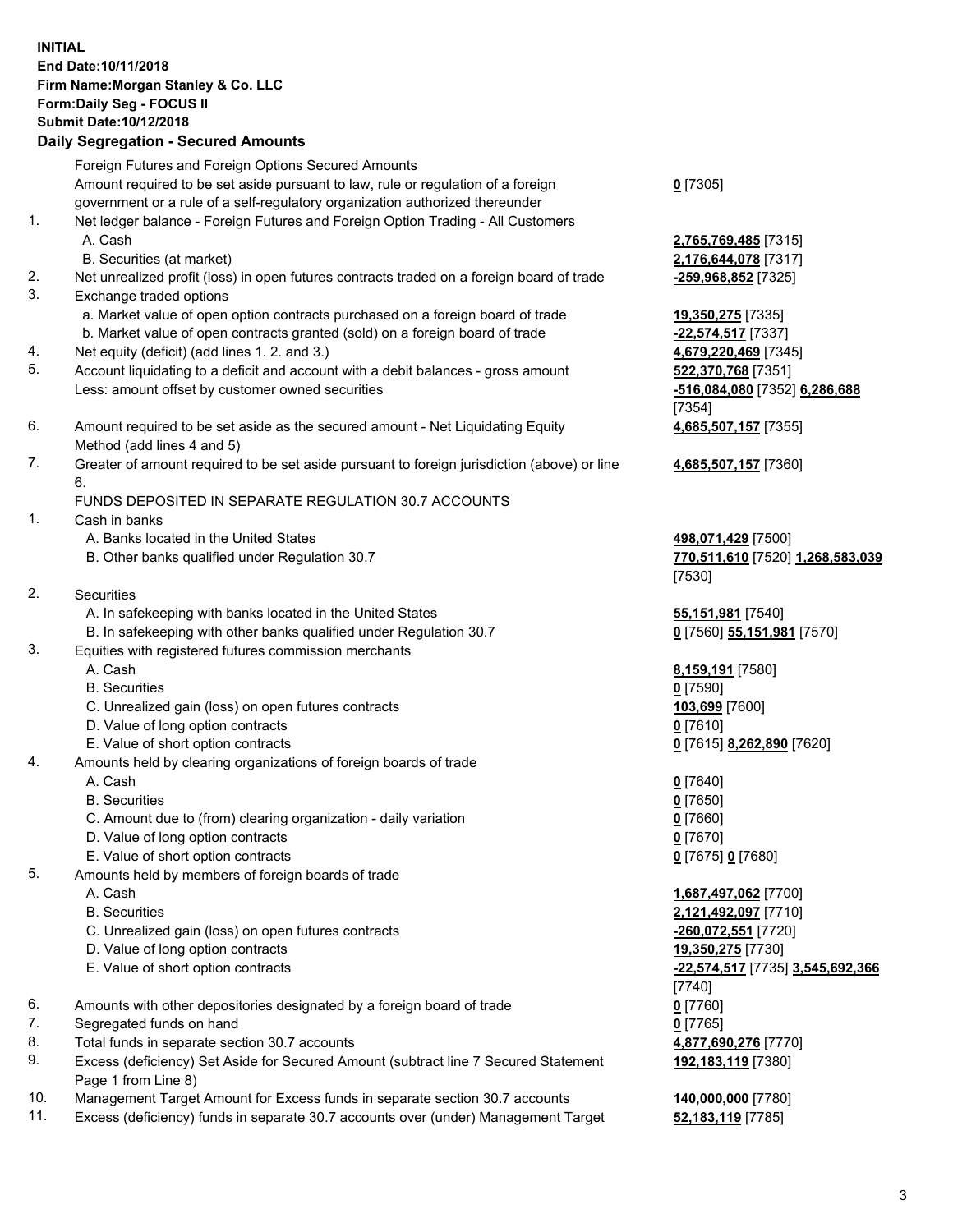**INITIAL End Date:10/11/2018 Firm Name:Morgan Stanley & Co. LLC Form:Daily Seg - FOCUS II Submit Date:10/12/2018 Daily Segregation - Segregation Statement** SEGREGATION REQUIREMENTS(Section 4d(2) of the CEAct) 1. Net ledger balance A. Cash **13,884,381,967** [7010] B. Securities (at market) **6,745,132,260** [7020] 2. Net unrealized profit (loss) in open futures contracts traded on a contract market **-3,601,082,734** [7030] 3. Exchange traded options A. Add market value of open option contracts purchased on a contract market **411,426,364** [7032] B. Deduct market value of open option contracts granted (sold) on a contract market **-568,102,331** [7033] 4. Net equity (deficit) (add lines 1, 2 and 3) **16,871,755,526** [7040] 5. Accounts liquidating to a deficit and accounts with debit balances - gross amount **1,013,349,091** [7045] Less: amount offset by customer securities **-1,005,805,369** [7047] **7,543,722** [7050] 6. Amount required to be segregated (add lines 4 and 5) **16,879,299,248** [7060] FUNDS IN SEGREGATED ACCOUNTS 7. Deposited in segregated funds bank accounts A. Cash **4,787,194,263** [7070] B. Securities representing investments of customers' funds (at market) **0** [7080] C. Securities held for particular customers or option customers in lieu of cash (at market) **814,512,039** [7090] 8. Margins on deposit with derivatives clearing organizations of contract markets A. Cash **5,878,569,606** [7100] B. Securities representing investments of customers' funds (at market) **0** [7110] C. Securities held for particular customers or option customers in lieu of cash (at market) **5,930,620,221** [7120] 9. Net settlement from (to) derivatives clearing organizations of contract markets **-51,648,962** [7130] 10. Exchange traded options A. Value of open long option contracts **411,426,364** [7132] B. Value of open short option contracts **-568,102,331** [7133] 11. Net equities with other FCMs A. Net liquidating equity **6,394,200** [7140] B. Securities representing investments of customers' funds (at market) **0** [7160] C. Securities held for particular customers or option customers in lieu of cash (at market) **0** [7170] 12. Segregated funds on hand **0** [7150] 13. Total amount in segregation (add lines 7 through 12) **17,208,965,400** [7180] 14. Excess (deficiency) funds in segregation (subtract line 6 from line 13) **329,666,152** [7190]

- 15. Management Target Amount for Excess funds in segregation **280,000,000** [7194]
- 16. Excess (deficiency) funds in segregation over (under) Management Target Amount Excess

**49,666,152** [7198]